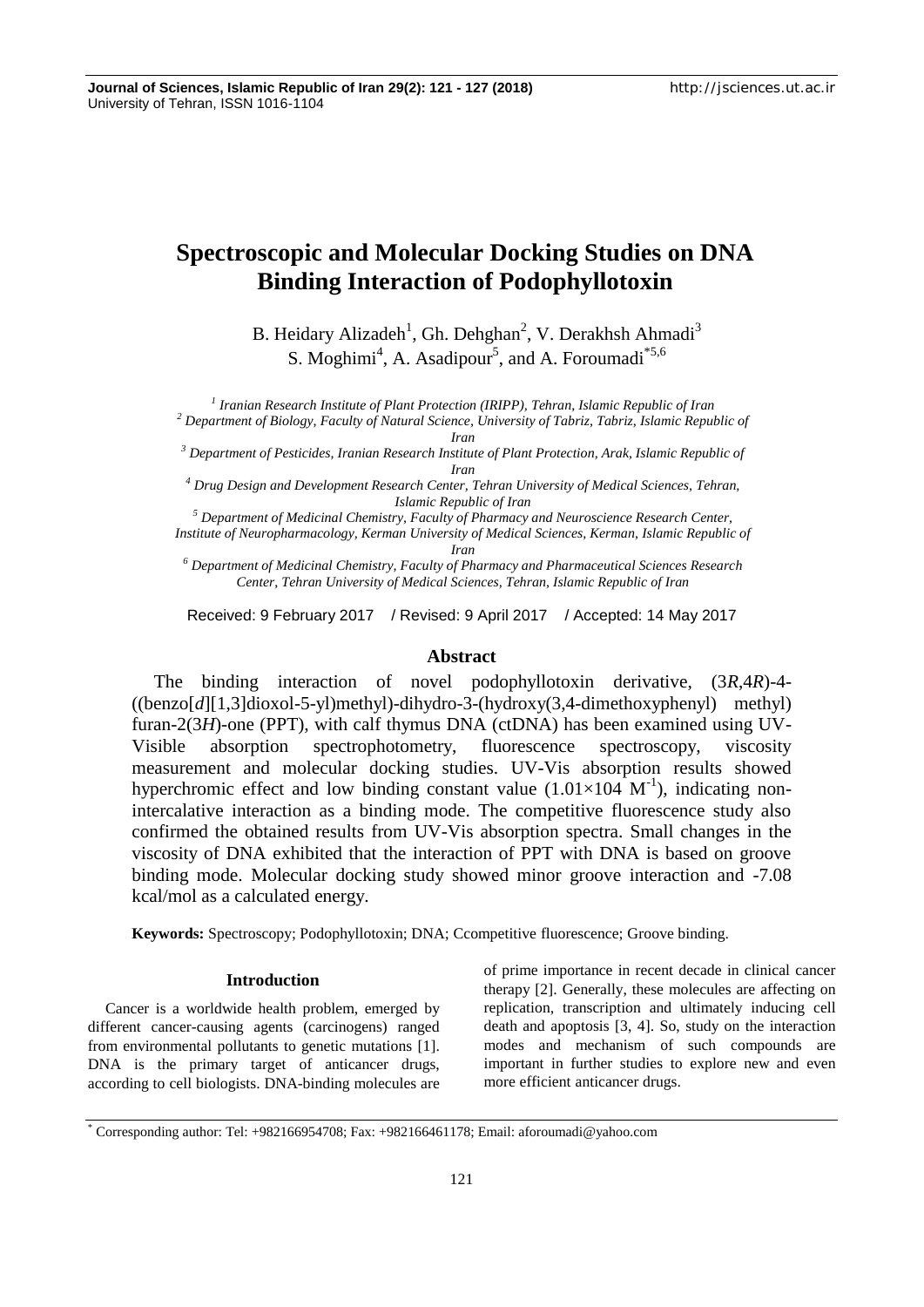

**Figure 1**. The structure of (3*R*,4*R*)-4-((benzo[*d*][1,3]dioxol-5-yl)methyl) dihydro-3-(hydroxy(3,4-dimethoxyphenyl)methyl)furan-2(3*H*)-one

The non-covalent mode of drug-DNA binding is classified into three types, intercalation, groove binding and electrostatic binding [5]. Planner heterocyclic compounds act as an intercalator and stack between adjacent DNA base pairs, which led to structural changes in DNA [6, 7]. The groove binding in the DNA structure forms *via* fitting the binders into grooves, resulted in perturbation in DNA structure. Electrostatic binding also occurs with the negatively charged phosphate back bone [8-10].

Podophyllotoxin, is the most abundant natural product, isolated from different plants of genus Podophyllan [11]. A wide range of pharmacological activities have been reported to date for podophyllotoxin derivatives such as chatartic, antimitotic, antirheumatic and antiviral [12]. However, the anticancer activity of these cycloligands proved to be more promising. Several research groups worldwide are engaged in the structural modification of podophyllotoxin scaffold to modify the anti-cancer activity. These ongoing efforts resulted in the development of clinically approved drugs like etoposide, tentiposide and etoposide-etopophos [13-16], which are currently applied for the treatment of small cell lung cancer, testicular carcinoma, non-Hodgkin's lymphoma and kapasi sarcoma [17, 18].

In this work, DNA binding properties of new podophyllotoxin derivative, (3*R*,4*R*)-4-((benzo[*d*] [1,3]dioxol-5-yl)methyl)-dihydro-3-(hydroxy(3,4-

dimethoxyphenyl) methyl)furan-2(3*H*)-one (PPT) Figure 1, has been studied by using various spectroscopic and hydrodynamic methods. Furthermore, molecular docking study was also utilized to clarify the binding modes of PPT with ctDNA.

# **Materials and Methods**

## *Materials*

Calf thymus DNA (ctDNA), Tris-HCl, methylene blue (MB) and dimethyl sulfoxide (DMSO) were purchased from Sigma-Aldrich Chemical Co. (St. Louis, MO USA). PPT was prepared according to previously described method [19].

#### *Stock solution preparation*

ctDNA stock solution was prepared by dissolving amount of ctDNA in 10 mM Tris-HCl buffer ( $pH = 7.4$ ) at 4°C during 24 h with continual stirring to ensure the formation of the homogeneous solution. The concentration of ctDNA solution was estimated spectrophotometrically at 260 nm using molar extinction coefficient =  $6600 \text{ cm}^{-1} \text{ M}^{-1}$  [20]. The ratio was found to be 1.8 which revealed that purity of DNA without any protein contamination [21, 22]. The PPT stock solution was prepared in 10 mM Tris-HCl buffer containing 0.4% DMSO.

# *UV-Visible spectroscopy measurement*

The absorption spectra was recorded using UV-Vis spectrophotometer (T60, PG Instruments, Leicestershire, UK) and quartz cuvette with a path length of 1 cm. The absorption spectra of PPT in the presence of different amount of ctDNA in the Tris-HCl buffer solution (10 mM,  $pH = 7.4$ ) was recorded and changing in the absorption spectra of ctDNA in the presence of different amount of PPT also monitored.

#### *Fluorescence measurement*

Fluorescence emission study was carried out using JASCO (FP-750) (Tokyo, Japan) spectrofluorimeter by using a quartz cuvette (1 cm). In this competitive fluorescence measurement, different concentration of PPT (24-55 µM) was mixed with constant ctDNA  $(5\times10^{-5})$  and the intercalative DNA probe such as methylene blue (MB)  $(5\times10^{-5})$  was used. Samples were excited at 630 nm and emission spectra were recorded from 650-730 nm.

#### *Viscosity measurements*

Viscosity measurements were carried out at 25°C. Digital stopwatch was exerted to measure the flow time while each sample was replicated three times. The plot is presented as  $(70)1/3$  *versus* ratio of DNA/compound concentrations where is the viscosity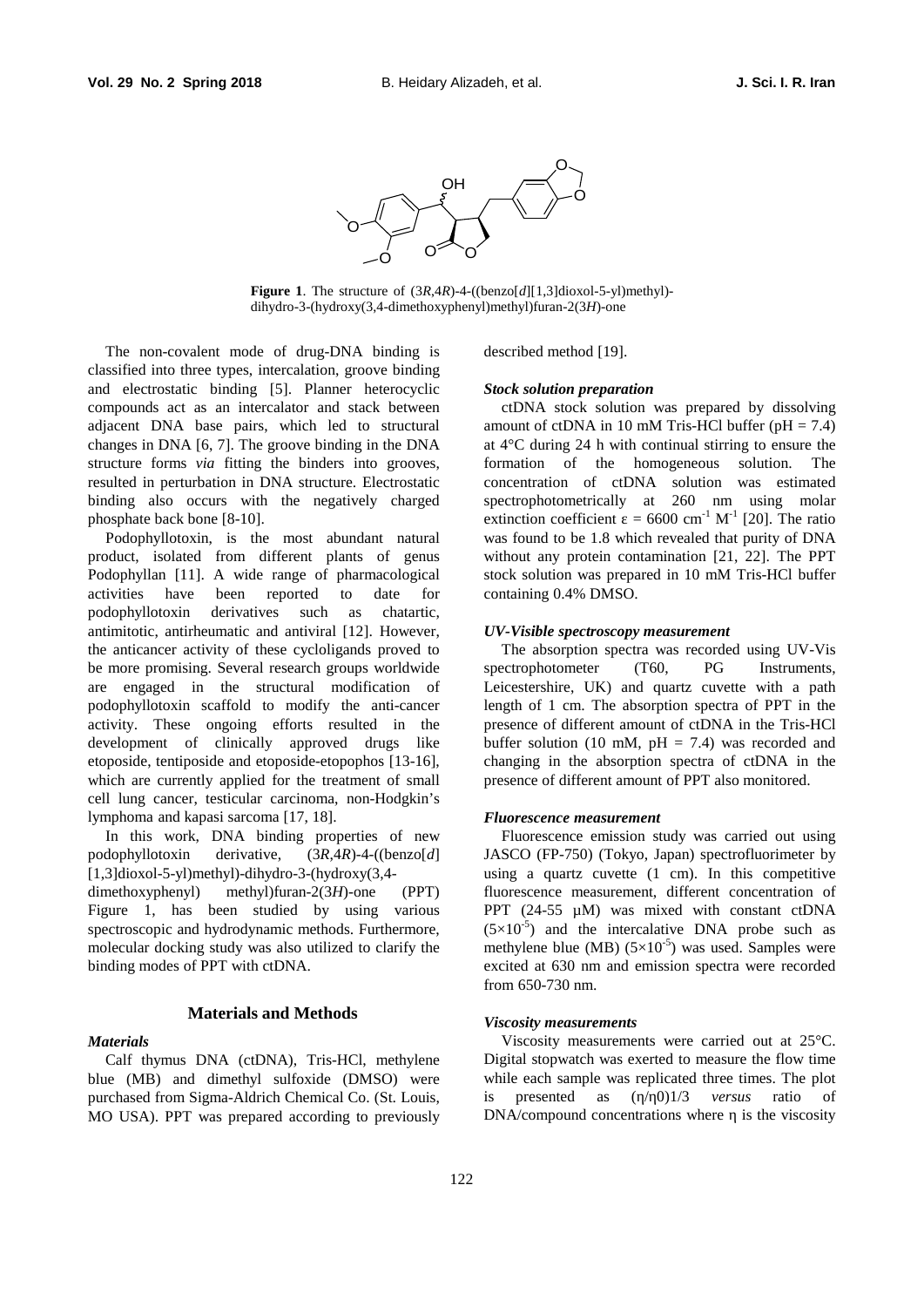of DNA and 0 is the DNA-PPT complex. Viscosity measurements were performed by keeping ctDNA  $(5\times10^{-5})$  and different concentration of PPT (1-6×10<sup>-5</sup>).

# *Molecular docking studies*

Molecular docking studies were carried out using Auto dock 4.2 program package. The crystal structure of the B-DNA dodecamer d (CGCGAATTCGCG) 2 (1BNA) were obtained from protein data bank (PDB) for performing docking. The structure of drug was drawn and has been optimized employing density functional theory (DFT) in conjugation with B3LYP functional and 6-31G\* standard basis set in Gaussian 03 program. The ligand root of drug was detected and rotatable bonds were defined, additionally with Gasteiger charges and polar hydrogen were added into the B-DNA model using Auto Dock Tools (ADT) version 1.5.2. The grid box parameters were set in  $x \times y$  $\times$  z directions, 76  $\times$  78  $\times$ 120 and a grid spacing of 0.375

Å. Lamarckian genetic algorithms, as accomplished in Auto Dock, were employed to perform docking calculations. The best optimized model having lowest energy was chosen for further analysis which was best viewed in Chimera 1.10.1 program [32].

# **Results and Discussion**

# *UV-Visible spectroscopic analysis*

Herein, UV-Visible analysis was applied to study binding modes between ctDNA and PPT. This method is normally utilized to study the interaction of small molecules with DNA [24, 25]. Spectral changes of PPT which occurred *via* increasing concentration of ctDNA between  $3.3-7.8\times10^{-5}$  is shown in Figure 2a. PPT exhibited maximum absorption near 206 nm. By increasing in the concentration of ctDNA, hyperchromism is observed with no apparent shift in the peak. In general, the hyperchromic effect is related to



**Figure 2.** (A) Changes of UV spectra of PPT  $(1.55 \times 10^{-7} \text{ M})$  in the presence of different concentrations of ctDNA  $(3.3-9.8 \times 10^{-5} \text{ M})$ . (B) Absorption spectra of ctDNA ( $5\times10^{-5}$  M) in the presence of different concentrations of PPT (3.7-33  $\mu$ M).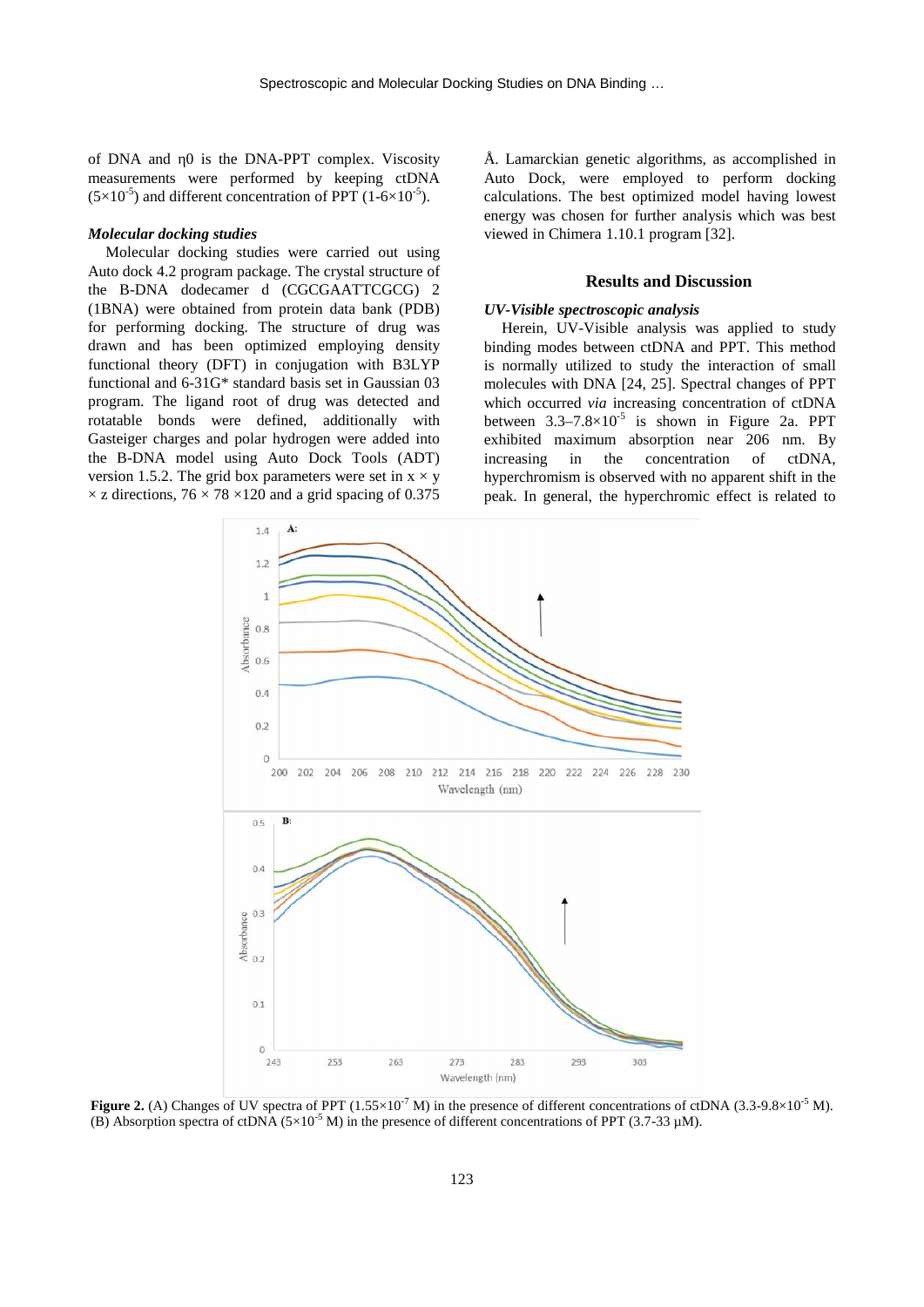various non-covalent interactions outside of DNA helix [26]. In case of intercalation, a hypochromism along with bathochromic shifts is observed [27]. Therefore, UV-Vis spectroscopy data confirmed the nonintercalative binding of PPT with ctDNA. The binding constant which corresponds to the interaction of PPT, was calculated according to Eq. (1) [28].

$$
\frac{A_0}{A-A_0} = \frac{\varepsilon_G}{\varepsilon_{H-G-\varepsilon_G}} + \left(\frac{\varepsilon_G}{\varepsilon_{H-G-\varepsilon_G}} \frac{1}{\kappa[\,ctDNA\,]}\right) \qquad \text{Eq. (1)}
$$

Where  $A_0$  and A are the absorbance of PTT in the absence and presence of ctDNA, and  $\varepsilon_G$  and  $\varepsilon_{H-G}$  are the absorption coefficients of the PPT and PPT-DNA complex, respectively. K is the binding constant. The binding constant was calculated to be  $1.01 \times 10^4$  M<sup>-1</sup> complex from the intercept to slope ratios of  $\frac{A_0}{A - A_0}$  versus 1/[ctDNA] plot. This value of binding constant is lower than strong binding constant like EtBr, acridine orange interaction [29], and is close to groove binding compounds. The maximum absorption of ctDNA with different concentrations of PPT  $(3.7-33 \mu M)$  was recorded at 260 nm and depicted in Figure 2b. The hyperchromic effect was observed, demonstrating the non-intercalative binding.

#### *Emission spectroscopic study*

A competitive fluorescence measurement was carried out to determine the binding mode of PPT with DNA. Methylene blue (MB) molecules are one of the DNA probes, used to investigate the compound-DNA interactions [30, 31]. The binding of MB molecules to DNA occurred *via* intercalation mode [32, 33]. Constant DNA was mixed with MB as a probe, then, increasing concentrations of PPT were added to DNA-MB complexes. Interestingly, by adding DNA, emission intensity of MB was quenched. This phenomenon is linked to strong stacking interaction between the adjacent DNA base pairs and MB [34]. The emission spectra of DNA-MB and increasing concentration of PPT are shown in Figure 3. As observed clearly, no changes in the fluorescence intensity of MB was illustrated upon addition of PPT. No release of MB from DNA-MB complex is responsible for this observation and proved the non-intercalative binding mode.

# *Viscometric study*

Changing in DNA viscosity in the presence of the desired compound provides a credible proof for the binding mode [35]. The interaction of small molecules with DNA helix led to increased length of DNA, separation of base pairs and an increase in the viscosity of DNA [36, 37]. In contrast, groove and electrostatic



**Figure 3**. Fluorescence emission spectra of MB-DNA complex in the presence of increasing amount of PPT (24–55 µM).



**Figure 4.** Effect of increasing amount of PPT  $(1-6 \times 10^{-5} \text{ M})$ on the viscosity of ctDNA  $(5 \times 10^{-5}$  M).

bindings exhibited no or less change in DNA viscosity [38, 39]. Figure 4 shows the effect of PPT on the viscosity of DNA. There was insignificant change in the viscosity of DNA. Thus, the results was illustrated nonintercalative and groove binding as the most probable modes.

#### *Molecular docking*

Molecular docking is an attractive technique to investigate the drug–DNA interactions on the way of rational drug design and discovery [40]. In our experiment, the molecular docking of PPT with B-DNA was performed using Auto Dock 4.2 in order to further clarify the binding mode of PPT with DNA duplex of sequence d(CGCGAATTCGCG)2 dodecamer (PDB ID: 1BNA) and the binding structure of DNA-PPT complex. Generally, more negative binding energy ( $G$ ), caused by the formation of the most stable complex. As shown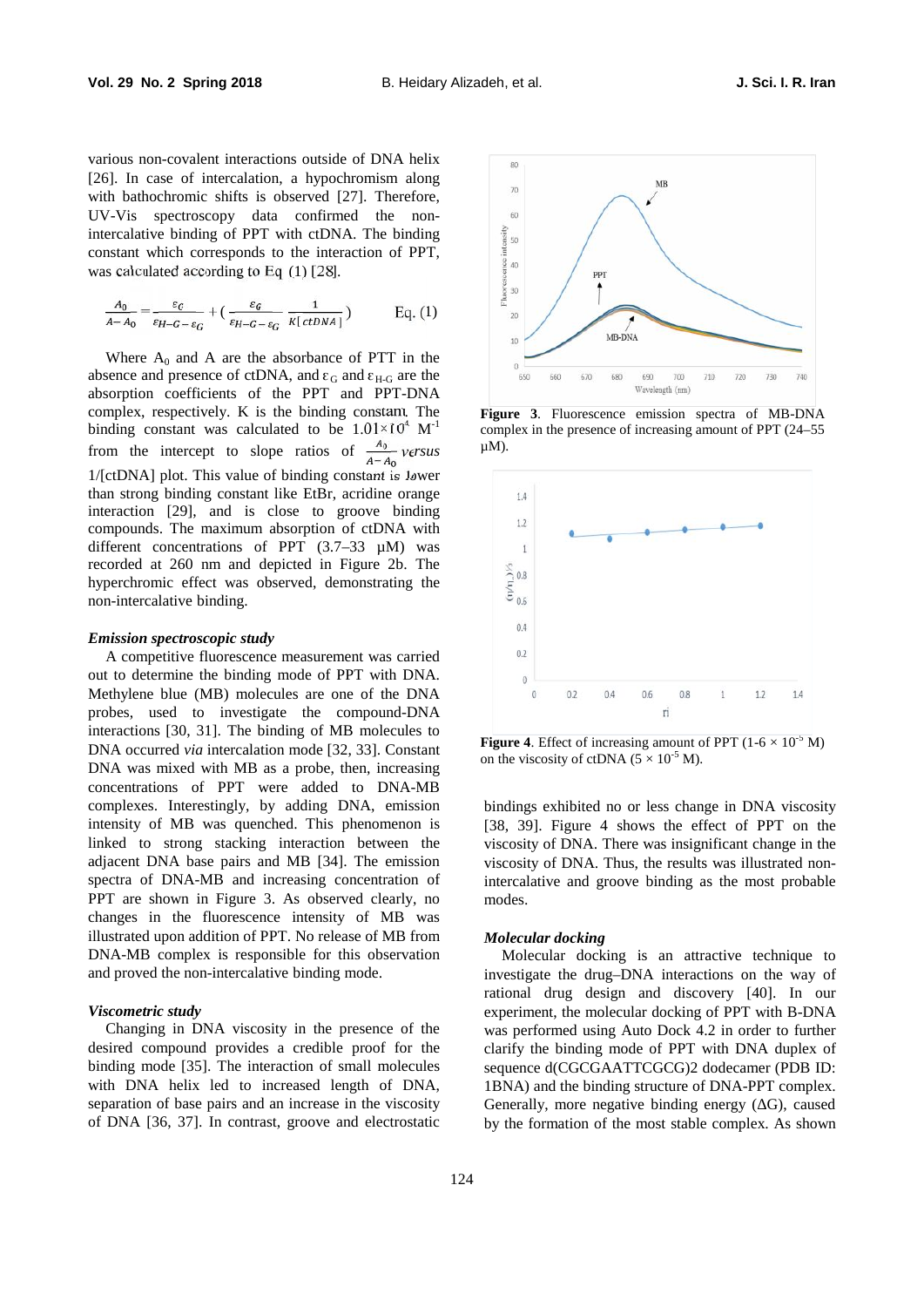

 $(c)$ 

**Figure 5.** Molecular docking structural representation of PPT–DNA interaction by using Chimera 1.10.1 program. (a) Surface view of molecular docked PPT on DNA dodecamer (1BNA); (b) Molecular docked model of PPT showing minor groove binding with 1BNA sequence; (c) Docked model of PPT–DNA complex indicating intermolecular H-bonds.

in Figure 5, the PPT interacts with the O4' atom of the ribose group in the DNA back bone by forming bond with length of 2.06 Å, the PPT also interacts with  $NH<sub>2</sub>$ (H22 atoms) group of guanine by forming two hydrogen bonds between OH and OMe groups of PPT with 2.03 and 2.62 Å bond lengths, respectively. Conclusively, PPT interacts in the minor groove of the DNA through guanine and ribose of back bone. The estimated free energy of this binding was computed to be -7.08 kcal/mol.

Furthermore, the binding constant  $(K_b)$  which was determined by UV-Vis method was correlated with the free binding energy (G) of the docked model. Basic formula of binding constant and Gibbs free energy is:  $G = -RT \ln K_b$ 

Where  $\,$  G is free energy, R is gas constant (1.98) cal/mol/K), T is temperature at which the experiment

was done (25 C i.e. 298 K) and  $K_b$  is the binding constant between PPT and free DNA calculated using UV-Vis spectroscopy  $1.01\times10^4$ .

This docking free energy was compared to experimental UV-Vis free energy value  $($  G), which is -5.44 kcal/mol. These results revealed matches roughly to the free energy calculated by docked drug-DNA model. Therefore, it can be concluded that PPT-DNA docked model is in approximate correlation with our experimental results.

### *Conclusion*

In this work, we investigated the interaction of PPT with ctDNA by using various spectroscopic, viscosity measurement and molecular docking studies. The UV- Vis absorption showed hyperchromicity in spectra and binding constant was calculated to be  $1.01 \times 10^4$  M<sup>-1</sup>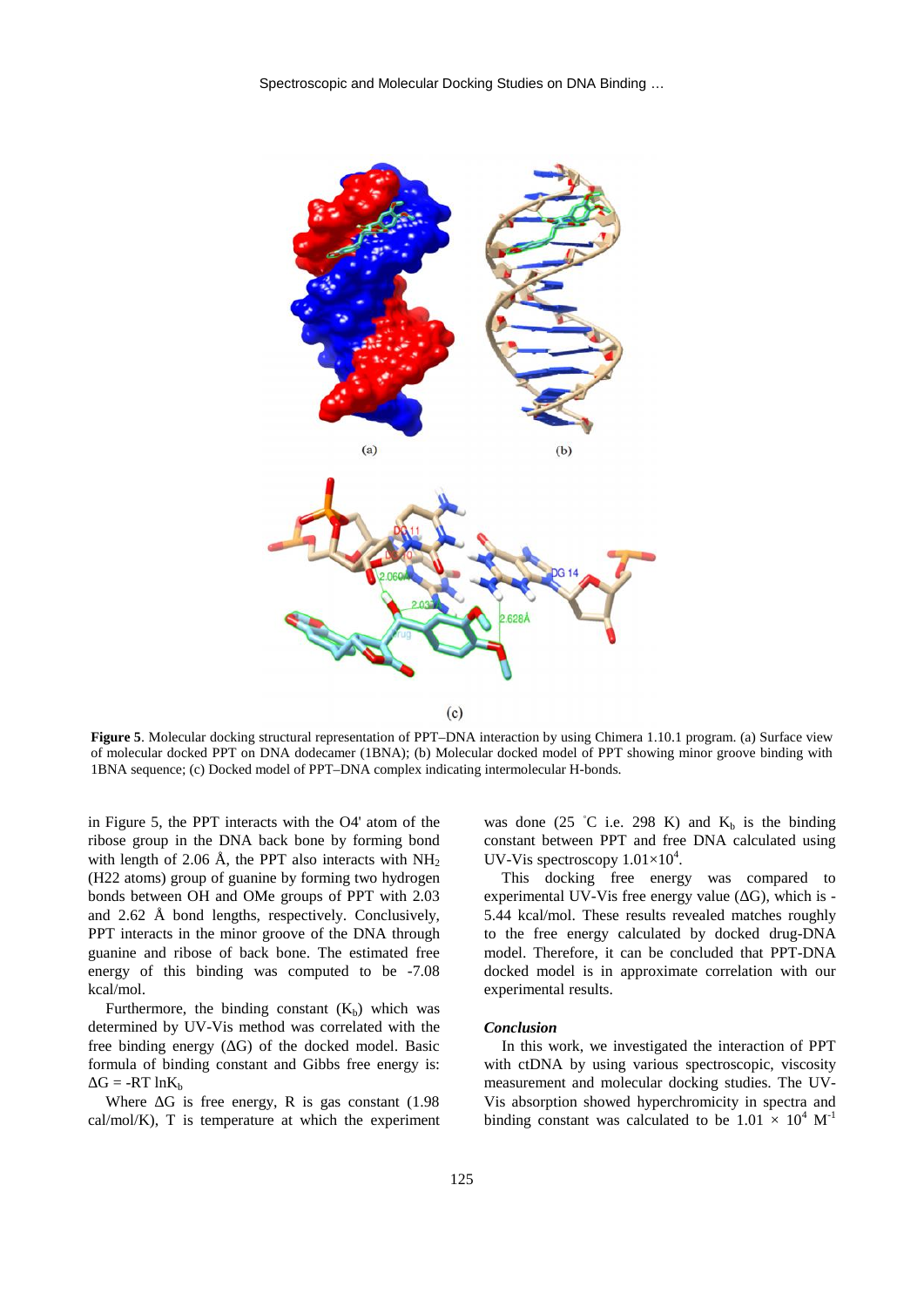that referring to non-intercalative binding between PPT and DNA. Fluorescence emission study was also confirmed the UV-Vis absorption results. Negligible change in viscosity supported previous finding. Molecular docking study showed interaction of PPT *via* minor groove of DNA. These studies help to understand the mechanism of interaction between target compounds with DNA, and could help to explore new compounds with therapeutic purposes.

#### **Acknowledgement**

This work was supported by the research council of Tehran University of Medical Sciences (TUMS) and Iran National Science Foundation (INSF).

#### **References**

- 1. Ducasse H., Arnal A., Vittecoq M., Daoust S.P., Ujvari B., Jacqueline C., Tissot T., Ewald P., Gatenby R.A., King K.C., Bonhomme F., Brodeur J., Renaud F., Solary E., Roche B. and Thomas F. Cancer: an emergent property of disturbed resource-rich environments? Ecology meets personalized medicine. *Evol. Appl.* **8**: 527-540 (2015).
- 2. Rescifina A., Zagni C., Varrica M.G., Pistarà V. and Corsaro A. Recent advances in small organic molecules as DNA intercalating agents: Synthesis, activity, and modeling. *Eur. J. Med. Chem*. **74**: 95-115 (2014).
- 3. Roos W.P. and Kaina B. DNA damage-induced cell death by apoptosis. *Trends Mol. Med.* **12**: 440-450 (2006).
- 4. Zhang G., Guo J., Zhao N. and Wang J. Study of interaction between kaempferol-Eu<sup>3+</sup> complex and DNA  $\overrightarrow{Q}$ with the use of the Neutral Red dye as a fluorescence probe. *Sensors Actuat. B Chem.* **144**: 239-246 (2010).
- 5. Lerman L.S. Structural considerations in the interaction of DNA and acridines. *J. Mol. Biol.* **3**: 18-30 (1961).
- 6. Bauer W. and Vinograd J. The interaction of closed circular DNA with intercalative dyes. 3. Dependence of the  $22.$  Subastri buoyant density upon superhelix density and base composition. *J. Mol. Biol.* **54**: 281-298 (1970).
- 7. Sirajuddin M., Ali S. and Badshah A. Drug-DNA interactions and their study by UV-Visible, fluorescence spectroscopies and cyclic voltammetry. *J. Photochem. Photobiol. B*. **124**: 1-19 (2013).
- 8. Kikandi S.N., Musah S., Lee K., Hassani J., Rajan S., Zhou A. and Sadik O.A. Comparative Studies of Quercetin Interactions with Monophosphate Nucleotides Using UV- Vis Spectroscopy and Electrochemical Techniques. *Electroanalysis* **19**: 2131-2140 (2007).
- 9. Silvestri A., Barone G., Ruisi G., Lo Giudice M.T. and Tumminello S. The interaction of native DNA with iron(III)-N,N -ethylene-bis(salicylideneiminato)-chloride. *J. Inorg. Biochem*. **98**: 589-594 (2004).
- 10.Wang L., Lin L. and Ye B. Electrochemical studies of the interaction of the anticancer herbal drug emodin with DNA. *J. Pharm. Biomed. Anal*. **42**: 625-629 (2006).
- 11.Lin H.W., Kwok K.H. and Doran P.M. Production of

podophyllotoxin using cross-species coculture of Linum flavum hairy roots and Podophyllum hexandrum cell suspensions. *Biotechnol. Prog.* **19**: 1417-1426 (2003).

- 12.Inamori Y., Kubo M., Tsujibo H., Ogawa M., Baba K., Kozawa M. and Fujita E. The biological activities of podophyllotoxin compounds. *Chem. Pharm. Bull*. **34**: 3928-3932 (1986).
- 13.Castro M.A., Del corral J.M., Garcia P.A., Rojo M.V., La Iglesia-Vincete J., Mollinedo F., Cuevas C. and San Feliciano A. Synthesis and biological evaluation of new podophyllic aldehyde derivatives with cytotoxic and apoptosis-inducing activities. *J. Med. Chem*. **53**: 983-993 (2010).
- 14. Stahelin H.F. and Wartburg A.V. The Chemical and Biological Route from Podophyllotoxin Glucoside to Etoposide: Ninth Cain Memorial Award Lecture. *Cancer Res.* **51**: 5-15 (1991).
- 15.Baldwin E.L. and Osheroff N. Etoposide, Topoisomerase II and Cancer. *Anticancer Agents Med. Chem.* **5**: 363-372 (2005).
- 16. Gordaliza M., MaMiguel del Corral J., Castro M.A., Lopez-Vazquez M., Garcia P.A., San Feliciano A. and Garcia-Gravalos M. Selective cytotoxic cyclolignans. *Bioorg. Med. Chem. Lett.* **5**: 2465-2468 (1995).
- 17. Kamal A., Hssaini S.M.A., Rahim A. and Riyaz S. Podophyllotoxin derivatives: a patent review (2012-2014). *Expert Opin. Ther. Pat.* **25**: 1025-1034 (2015).
- 18. You Y. Podophyllotoxin derivatives: current synthetic approaches for new anticancer agents. *Curr. Pharm. Des.* **11**: 1695-1717 (2005).
- 19. Heidary Alizadeh B., Emami S., Dehghan G., Foroumadi A. and Shafiee A. Synthesis of Cytotoxic Isodeoxypodophyllotoxin Analogs. *J. Heterocyclic Chem.* DOI: 10.1002/jhet.2618 (2016).
- 20. Dehghan G., Dolatabadi J.E.N., Jouyban A., Zeynali K.A., Ahmadi S.M. and Kashanian S. Spectroscopic Studies on the Interaction of Quercetin–Terbium(III) Complex with Calf Thymus DNA. *DNA Cell Biol*. **30**: 195-201 (2011).
- 21. Glasel J.A. Validity of nucleic acid purities monitored by 260nm/280nm absorbance ratios. *Biotechniques*, **18**: 62-63 (1995).
- A., Ramamurthy C.H., Suyavaran A., Mareeswaran R., Rao P.L., Harikrishna M., Kumar M.S., Sujatha V. and Thirunavukkarasu C. Spectroscopic and molecular docking studies on the interaction of troxerutin with DNA. *Int. J. Biol. Macromolec*. **78**: 122-129 (2015).
- 23. Pettersen E.F., Goddard T.D., Huang C.C., Couch G.S., Greenblatt D.M., Meng E.C. and Ferrin T.E. UCSF Chimera--a visualization system for exploratory research and analysis. *J. Comput. Chem*. **25**: 1605-1612 (2004).
- 24. Parveen M., Ahmad F., Malla A.M., Sohrab Khan M., Ur Rehman S., Tabish M., Silva M.R. and Pereira Silva P.S. Structure elucidation and DNA binding specificity of natural compounds from Cassia siamea leaves: A biophysical approach. *J. Photochem. Photobiol. B.* **159**: 218-228 (2016).
- 25.Jangir D.K., Charak S., Mehrotra R. and Kundu S. FTIR and circular dichroism spectroscopic study of interaction of 5-fluorouracil with DNA. *J. Photochem. Photobiol. B.* **105**: 143-148 (2011).
- 26. Shahabadi N. and Maghsudi M. Multi-spectroscopic and